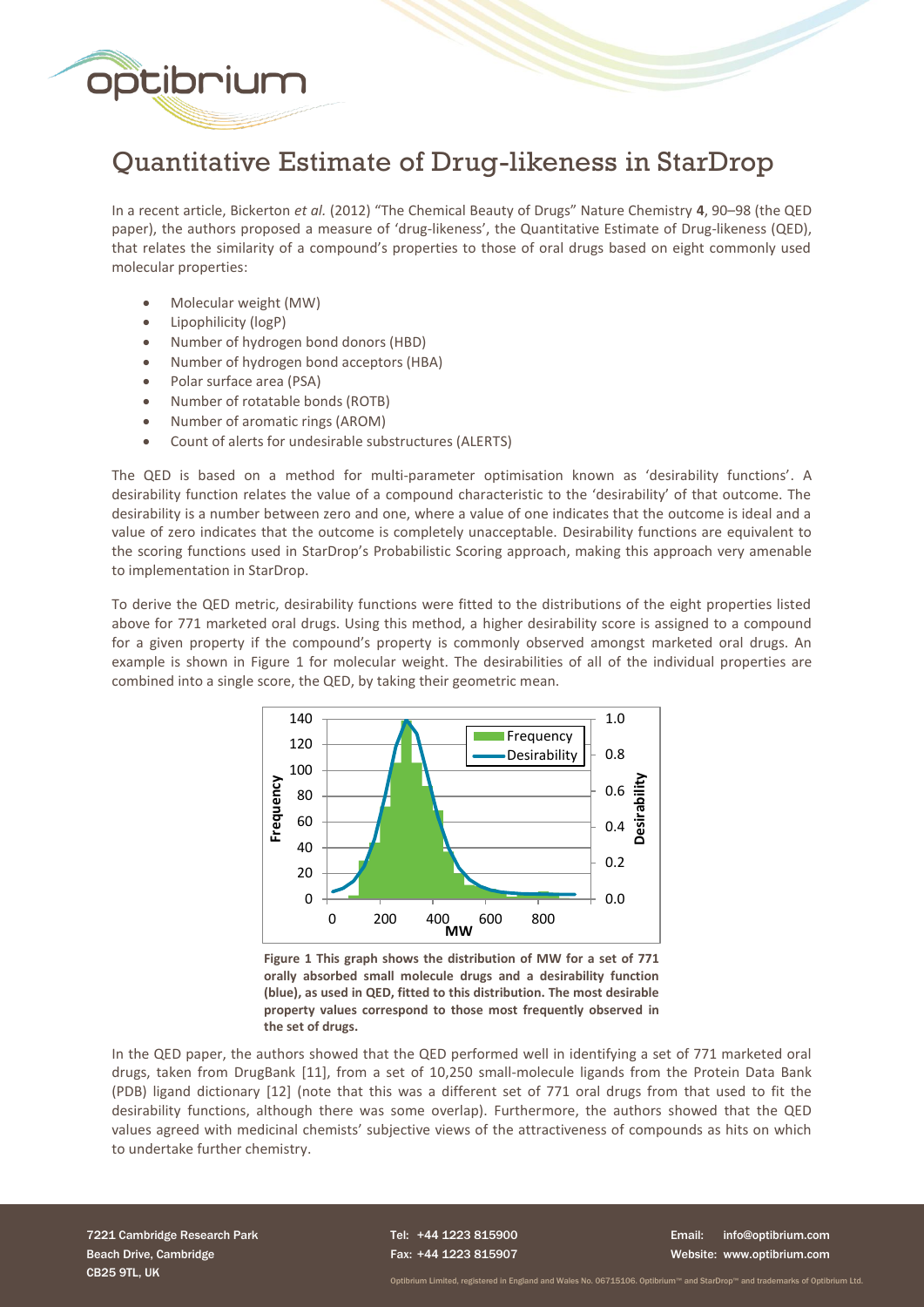The QED can be conveniently represented as a scoring profile in StarDrop and in this directory we provide example profiles, along with calculators for the relevant descriptors. A detailed description of the contents of the directory and how to use them is given below.

### Scoring Profiles

We have provided two scoring profiles, described in the following sections. We also provide instructions below on how to use these within StarDrop.

#### QED PP Properties

The scoring profile **QED PP Properties** calculates the QED value based on compound properties calculated in Pipeline Pilot, as used in the QED paper*.* The authors of the QED paper provide an example protocol to calculate the eight properties in th[e supplementary information](http://www.nature.com/nchem/journal/v4/n2/full/nchem.1243.html#supplementary-information) to the paper.

The scoring function for each property was defined as a series of linear splines that approximates the form of the corresponding desirability function, as illustrated in Figure 2 for MW.



**Figure 2 Example of fit of the MW scoring function to the QED desirability function using linear splines.**

The unweighted QED value proposed by Bickerton *et al.* is defined as the geometric mean of the individual property desirabilities, while StarDrop's scoring algorithm is the product of the desirability values (in the absence of uncertainty). Therefore, the QED can be calculated from the score by taking the  $8^{th}$  root. This can be easily achieved using the function editor in StarDrop, as described below. The resulting QED values agree well with those provided in the supplementary information to the QED paper for 771 oral drugs, as shown in Figure 3. These data are provided in the file **QED PP Properties.add**.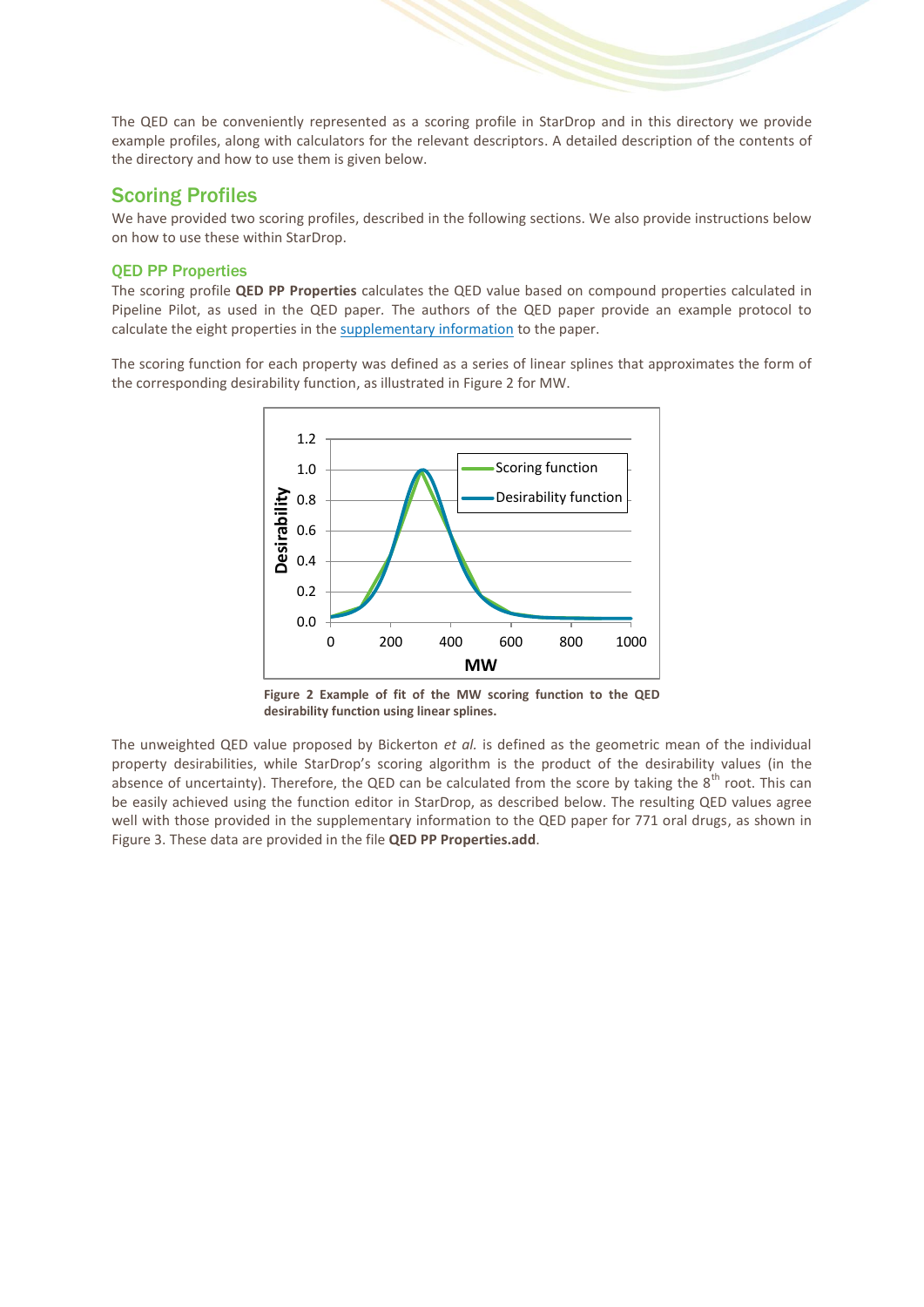

**Figure 3 Graph showing the correlation between unweighted QED, as calculated in the QED paper, and QED calculated within StarDrop using property values calculated in Pipeline Pilot and the 'QED PP Properties' scoring profile. The coefficient of determination is 0.997, indicating a very good agreement.**

#### QED StarDrop Properties

The profile **QED StarDrop Properties** uses descriptors calculated directly within StarDrop to calculate the QED. Some of the properties calculated in Pipeline Pilot do not correspond exactly with those calculated in StarDrop (or elsewhere) and therefore, where necessary, new models have been developed to calculate these properties. Unfortunately, Accelrys do not publish exact definitions of the descriptors generated by Pipeline Pilot, so these models have been generated by trial and error to produce as good an agreement as possible. Table 1 shows the models used in the QED StarDrop Properties profile, along with their agreement with the properties calculated in the QED paper using Pipeline Pilot.

**Table 1 Models used within StarDrop to calculate the QED properties, showing the agreement with the values published in the supplementary information to the QED paper. The R<sup>2</sup> is the coefficient of determination of the property values reported with the QED paper and those calculated in StarDrop for a data set of 766 oral drugs. For integer counts, the percentage of compounds with identical values is also shown.**

| Property     | <b>Model</b>    | <b>Description</b>                                                                                                        | <b>Agreement with QED Property</b> |
|--------------|-----------------|---------------------------------------------------------------------------------------------------------------------------|------------------------------------|
| <b>MW</b>    | <b>MW</b>       | Standard StarDrop MW calculator                                                                                           | $R^2$ =1.000                       |
| logP         | logP            | Standard StarDrop logP model                                                                                              | $R^2 = 0.869$                      |
| <b>HBD</b>   | QED HBD         | SMARTS-based model                                                                                                        | $R^2$ =0.987 (98% identical)       |
| <b>HBA</b>   | <b>QED HBA</b>  | SMARTS-based model                                                                                                        | $R^2$ =0.977 (88% identical)       |
| <b>PSA</b>   | <b>QED PSA</b>  | Topological surface area including N, O, S and<br>P according to Ertl et al. [4]                                          | $R^2 = 0.999$                      |
| <b>ROTB</b>  | QED ROTB        | SMARTS-based model                                                                                                        | $R^2$ =0.994 (96% identical)       |
| <b>AROM</b>  | <b>QED AROM</b> | Count of aromatic rings. Variations are due to<br>differences in aromaticity perception.                                  | $R^2$ =0.893 (91% identical)       |
| <b>ALERT</b> | QED ALERTS      | Count of alerts based on SMARTS defined in<br>[5]. Variations are mainly due to differences<br>in aromaticity perception. | $R^2$ =0.842 (94% identical)       |

The QED-related models are provided in this directory and can be loaded into StarDrop as described below.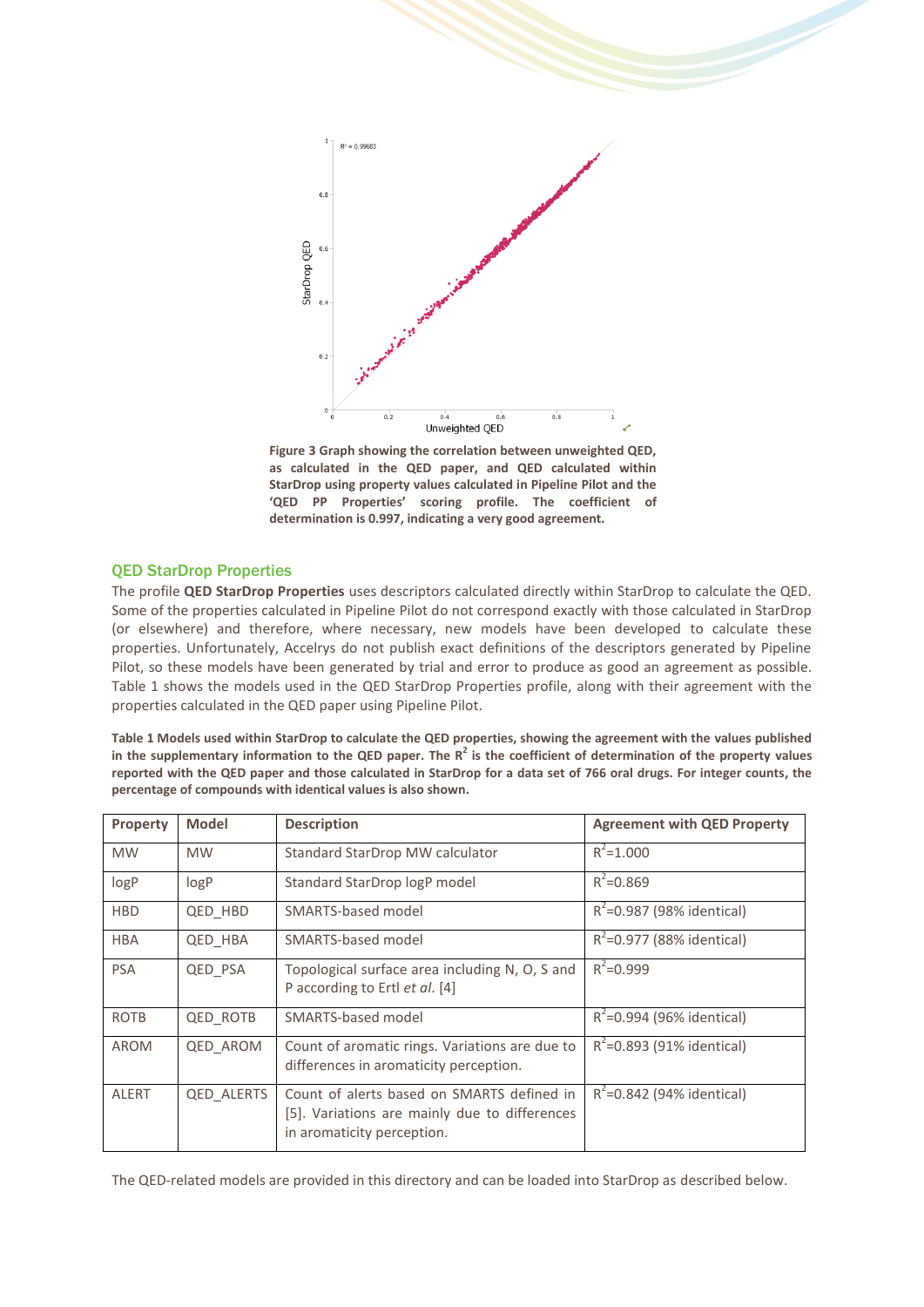

**Figure 4 Graph showing the correlation between unweighted QED, as calculated in the QED paper, and QED calculated within StarDrop using property values calculated in StarDrop and the 'QED StarDrop Properties' scoring profile. The coefficient of determination is 0.960, indicating a very good agreement.**

As noted above, the QED value can be calculated by taking the  $8<sup>th</sup>$  root of the score. The results of applying the QED StarDrop Properties scoring profile to 766 compounds (a subset of the 771 compounds published in the QED paper for which reliable structures could be obtained) is shown in Figure 4. This also shows a good agreement with the published QED values for these compounds, with a coefficient of determination of 0.960. The variations between the QED values calculated using StarDrop properties and those calculated using Pipeline Pilot properties is due to two factors: the small differences in the calculated descriptors, as described in Table 1 and the uncertainty in the calculated logP, which is explicitly taken into account by StarDrop's probabilistic scoring. These data are provided in the file **QED StarDrop Properties.add**.

## Calculating QED in StarDrop

To start, save the contents of this directory in a convenient location (in the examples below we will use a directory called **StarDrop QED**).

#### Loading the StarDrop Property Calculators

If you wish to calculate the compounds properties on which the QED is based in StarDrop the additional

models should be loaded into StarDrop. These can be loaded individually using the button on the **Models** tab.

livine.

However, it may be more convenient to add all of the models in the directory to those that are loaded automatically whenever StarDrop is started. To do this, select the **File->Preferences** menu option and change to the **File Locations** tab in the **Preferences** dialogue, as shown to the right.

Select **Models** and click **Add**.

| General             | <b>File Locations</b>              | <b>Models</b> | Scoring | Design | Visualisation | ∢∏≽<br>P450 |
|---------------------|------------------------------------|---------------|---------|--------|---------------|-------------|
| <sup>4</sup> Models |                                    |               |         |        |               | 企           |
|                     | <b>C:\Users\Matt</b>               |               |         |        |               |             |
|                     | <sup>4</sup> Scoring Profiles      |               |         |        |               | €           |
|                     | C:\Users\Matt                      |               |         |        |               |             |
|                     | 4 Chemical Space Projections       |               |         |        |               |             |
|                     | C:\Users\Matt                      |               |         |        |               |             |
|                     | ▲ Column Settings<br>C:\Users\Matt |               |         |        |               |             |
|                     |                                    |               |         |        |               |             |
|                     |                                    |               |         |        |               |             |
|                     |                                    |               |         |        |               |             |
|                     |                                    |               |         |        |               |             |
|                     |                                    |               |         |        |               |             |
|                     |                                    |               |         |        |               |             |
| Add                 |                                    |               |         |        |               | Delete      |
|                     |                                    |               |         |        |               |             |
|                     |                                    |               |         |        |               |             |
|                     |                                    |               |         |        |               |             |
|                     |                                    |               |         |        |               |             |
|                     |                                    |               |         |        |               |             |
|                     |                                    |               |         |        |               |             |
|                     |                                    |               |         |        |               |             |
|                     |                                    |               |         |        |               |             |
|                     |                                    |               |         |        |               |             |
|                     |                                    |               |         |        |               |             |
|                     |                                    |               |         |        |               |             |
|                     |                                    |               |         |        |               |             |
|                     |                                    |               |         |        |               |             |
|                     |                                    |               |         |        |               |             |
|                     |                                    |               |         |        |               |             |
|                     |                                    |               |         |        |               |             |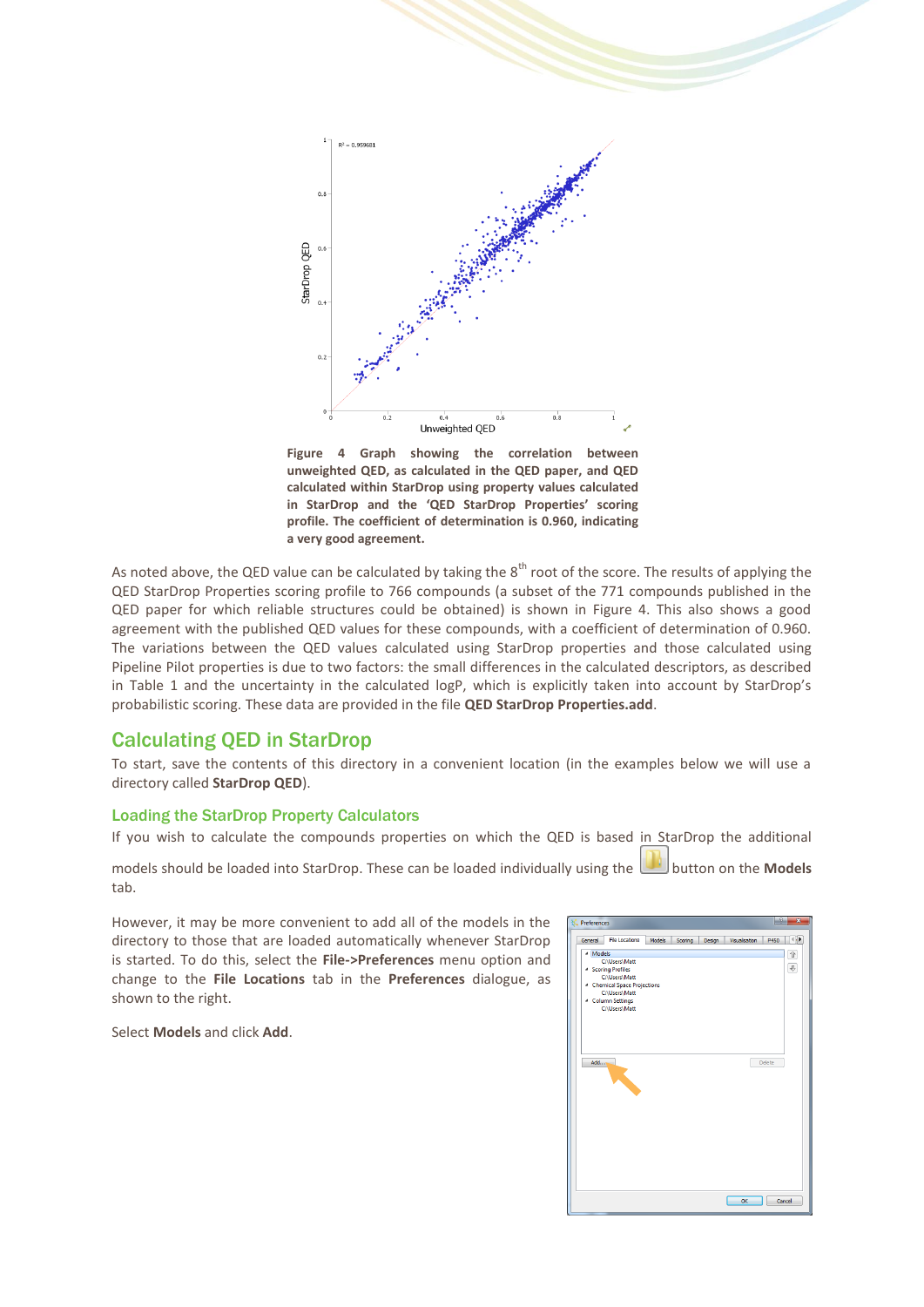Navigate to the location of the **StarDrop QED** folder, select this and click **Select Folder** as shown to the right.



Finally, click **OK** in the Preferences dialogue and the models in the **StarDrop QED** directory will be added to the list of models under **Custom** in the **Models** tab.

#### Loading Pre-calculated Property Values

If you have pre-calculated the property values, for example in Pipeline Pilot, you can load these from a commaseparated value (CSV), SD or text delimited file using the **File->Open** menu option. The property names in the file header should correspond to the property abbreviations listed above and used in the **QED PP Properties** scoring profile. An example of a suitable CSV file is provided in file **QED PP Properties Example.csv**.

#### Using the Scoring Profiles

The scoring profiles can be loaded using the button on the **Scoring** tab. When loaded, the scoring profile will be listed under **Saved profiles** on the **Scoring Tab** and, when selected, the profile will appear in the profile view, as shown on the next page.

Alternatively, it may be more convenient to automatically load these profiles whenever StarDrop starts. This can be configured in a similar manner to the StarDrop property calculators. Select the **File- >Preferences** menu option and change to the **File Locations** tab in the **Preferences** dialogue, as shown to the right.

Select **Scoring Profiles** and click **Add**.

Navigate to the location of the **StarDrop QED** folder, select this folder and click **Select Folder**

Finally, click **OK** in the Preferences dialogue and the scoring profiles in the **StarDrop QED** directory will be added to the list of **Saved profiles** in the **Scoring** tab, as shown on the next page.

| General             | <b>File Locations</b>                                                                                                                                                                                     | Models | Scoring | Design | Visualisation | P450   | ₩<br>$\overline{\mathcal{L}}$ |
|---------------------|-----------------------------------------------------------------------------------------------------------------------------------------------------------------------------------------------------------|--------|---------|--------|---------------|--------|-------------------------------|
| <sup>4</sup> Models | C:\Users\Matt<br>C:\Users\Matt\Documents\StarDrop QED<br><sup>4</sup> Scoring Profiles<br>C:\Users\Matt<br>4 Chemical Space Projections<br>C:\Users\Matt<br><sup>4</sup> Column Settings<br>C:\Users\Matt |        |         |        |               |        | 企<br>$\overline{\mathbb{Q}}$  |
| Add                 |                                                                                                                                                                                                           |        |         |        |               | Delete |                               |
|                     |                                                                                                                                                                                                           |        |         |        |               |        |                               |
|                     |                                                                                                                                                                                                           |        |         |        | OK            |        | Cancel                        |

To run a profile, select the profile from the Saved profiles list and click the **button** on the **Scoring** tab.

If you are using the QED StarDrop Properties profile, the properties will automatically be calculated (if the property calculators have been loaded as described above). You will get a warning that some of the columns contain values with zero uncertainty and this is correct; properties such as MW and counts of substructures don't have any statistical error and you can simply click **OK**.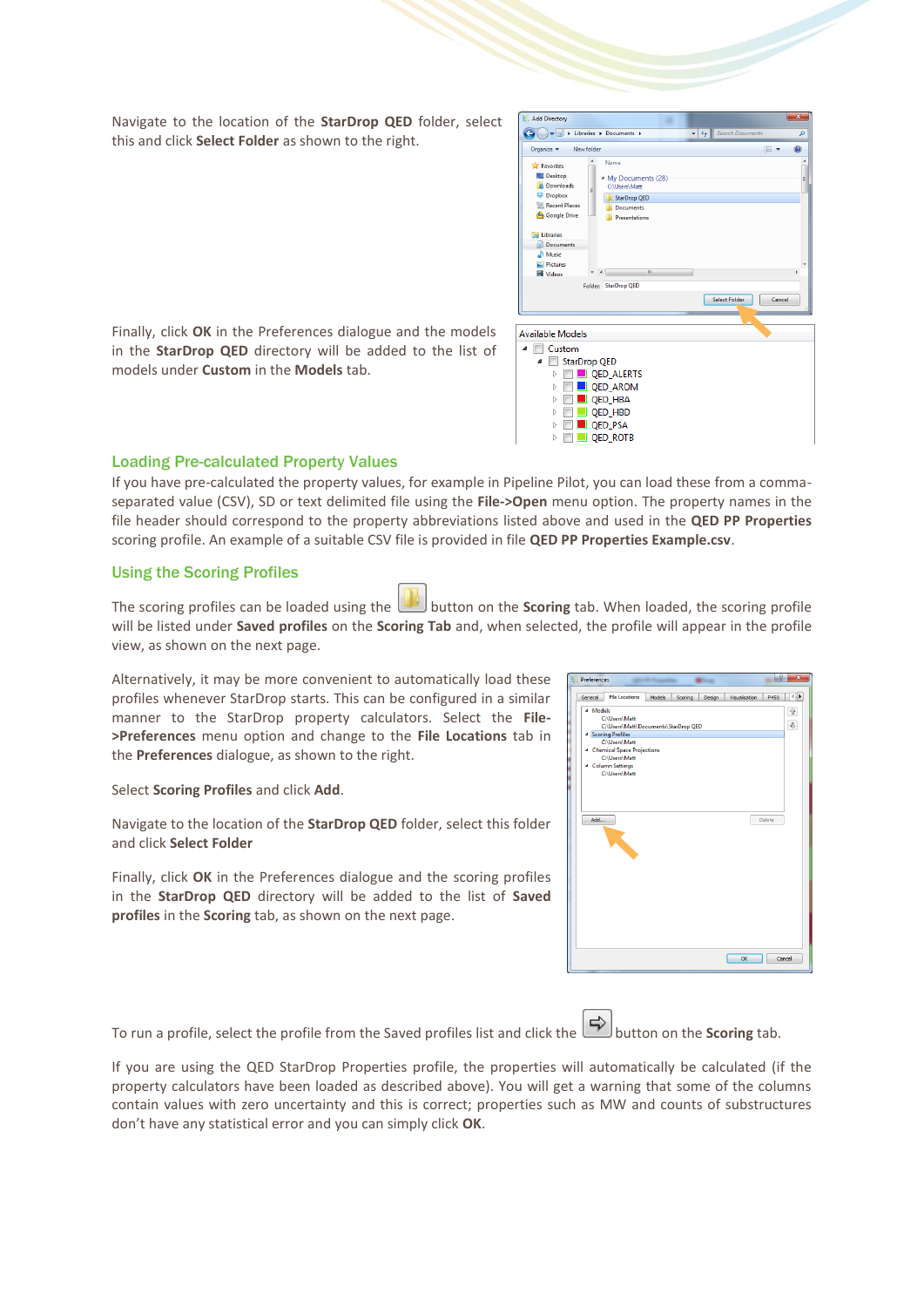| StarDrop                                                                                 |                |                          |                          |       |                    |                                        | $\begin{array}{c c c c c} \hline \multicolumn{1}{c }{\textbf{}} & \multicolumn{1}{c }{\textbf{}} & \multicolumn{1}{c }{\textbf{}} & \multicolumn{1}{c }{\textbf{}} & \multicolumn{1}{c }{\textbf{}} & \multicolumn{1}{c }{\textbf{}} & \multicolumn{1}{c }{\textbf{}} & \multicolumn{1}{c }{\textbf{}} & \multicolumn{1}{c }{\textbf{}} & \multicolumn{1}{c }{\textbf{}} & \multicolumn{1}{c }{\textbf{}} & \multicolumn{1}{c }{\textbf{$ |
|------------------------------------------------------------------------------------------|----------------|--------------------------|--------------------------|-------|--------------------|----------------------------------------|-------------------------------------------------------------------------------------------------------------------------------------------------------------------------------------------------------------------------------------------------------------------------------------------------------------------------------------------------------------------------------------------------------------------------------------------|
| File Edit View Data Set Tools Help                                                       |                |                          |                          |       |                    |                                        |                                                                                                                                                                                                                                                                                                                                                                                                                                           |
| a                                                                                        |                | <b>QED PP Properties</b> | <b>Drug</b>              | M     | <b>ALOGP</b>       | <b>HBA</b>                             | $H = HE$<br>皿                                                                                                                                                                                                                                                                                                                                                                                                                             |
| $No \triangleleft$<br>FieldAlign<br>Models<br>Visualisation<br>P450<br>Scoring<br>Design |                |                          |                          |       |                    |                                        |                                                                                                                                                                                                                                                                                                                                                                                                                                           |
| Profile:<br>QED PP Properties                                                            | $\mathbf{1}$   | 0.04405                  | ABACAVIR                 | 286.3 | 0.297              | 6                                      | $\mathbb{E}$                                                                                                                                                                                                                                                                                                                                                                                                                              |
| Profile<br><b>Desired Value</b><br>Importance                                            |                |                          |                          |       |                    |                                        | $\mathcal{A}_\infty$                                                                                                                                                                                                                                                                                                                                                                                                                      |
| $\text{-inf} \rightarrow 0$<br>ALERTS                                                    |                |                          |                          |       |                    |                                        | 睚                                                                                                                                                                                                                                                                                                                                                                                                                                         |
| E<br>$3 \rightarrow 4$ $\boxed{1}$<br><b>ROTB</b>                                        | $\overline{2}$ | 0.004258                 | ACAMPROSATE              | 181.2 | $-1.159$           | $\overline{4}$                         |                                                                                                                                                                                                                                                                                                                                                                                                                                           |
| $1 \rightarrow 2\sqrt{11}$<br>HBD                                                        |                |                          |                          |       |                    |                                        | 謂                                                                                                                                                                                                                                                                                                                                                                                                                                         |
| $1 \rightarrow 2$ $\sqrt{1}$<br><b>AROM</b><br>$2 \rightarrow 3$ $\sqrt{11}$             |                |                          |                          |       |                    |                                        | 適                                                                                                                                                                                                                                                                                                                                                                                                                                         |
| ALOGP<br>$40 \rightarrow 60$ $\boxed{J}$                                                 | 3              | 0.01841                  | <b>ACEBUTOLOL</b>        | 336.4 | 1.615              | 5                                      |                                                                                                                                                                                                                                                                                                                                                                                                                                           |
| <b>PSA</b><br>$300 - 400$<br>$\blacksquare$ MW                                           |                |                          |                          |       |                    |                                        | 心                                                                                                                                                                                                                                                                                                                                                                                                                                         |
| $2 - 3 \sqrt{1}$<br><b>E</b> HBA                                                         |                |                          |                          |       |                    |                                        | Ħ                                                                                                                                                                                                                                                                                                                                                                                                                                         |
|                                                                                          |                |                          |                          |       |                    |                                        |                                                                                                                                                                                                                                                                                                                                                                                                                                           |
|                                                                                          | $\mathbf{I}$   | 0.0463                   | <b>ACETAMINOPHEN</b>     | 151.2 | 0.708              | $\overline{2}$                         | 部                                                                                                                                                                                                                                                                                                                                                                                                                                         |
|                                                                                          |                |                          |                          |       |                    |                                        | f(x)                                                                                                                                                                                                                                                                                                                                                                                                                                      |
| 旦<br>в<br>Add rule<br>Delete<br>Edit<br>Sort                                             |                |                          |                          |       |                    |                                        |                                                                                                                                                                                                                                                                                                                                                                                                                                           |
| Available properties:                                                                    | 5              | 0.006309                 | ACETAZOLAMIDE            | 222.2 | $-1.329$           | 5                                      | 這                                                                                                                                                                                                                                                                                                                                                                                                                                         |
| 2D6 affinity ca<br>$\blacktriangle$                                                      |                |                          |                          |       |                    |                                        | $\sqrt{2}$                                                                                                                                                                                                                                                                                                                                                                                                                                |
| ī<br><b>BBB</b> category                                                                 |                |                          |                          |       |                    |                                        |                                                                                                                                                                                                                                                                                                                                                                                                                                           |
| 2C9 pKi                                                                                  | 6              | 0.209                    | <b>ACETOHEXAMIDE</b>     | 324.4 | 2.119              | $\overline{4}$                         | $R^1_{\bigcirc}$                                                                                                                                                                                                                                                                                                                                                                                                                          |
| <b>Flexibility</b>                                                                       |                |                          |                          |       |                    |                                        |                                                                                                                                                                                                                                                                                                                                                                                                                                           |
| Saved profiles:                                                                          |                |                          |                          |       |                    |                                        |                                                                                                                                                                                                                                                                                                                                                                                                                                           |
| <b>Intravenous CNS Scoring Profile</b>                                                   |                |                          |                          |       |                    |                                        |                                                                                                                                                                                                                                                                                                                                                                                                                                           |
| <b>Intravenous Non CNS Scoring Profile</b>                                               | $\overline{7}$ | 0.08696                  | ACETOPHENAZINE           | 411.6 | 3.233              | 6                                      |                                                                                                                                                                                                                                                                                                                                                                                                                                           |
| Lipinski Rule of Five                                                                    |                |                          |                          |       |                    |                                        |                                                                                                                                                                                                                                                                                                                                                                                                                                           |
| <b>Oral CNS Scoring Profile</b>                                                          |                |                          |                          |       |                    |                                        |                                                                                                                                                                                                                                                                                                                                                                                                                                           |
| <b>Oral Non CNS Scoring Profile</b><br><b>QED PP Properties</b>                          | 8              | 4.197e-07                | ACETYLDIGITOXIN          | 807   | 3.48               | 14                                     |                                                                                                                                                                                                                                                                                                                                                                                                                                           |
| <b>QED StarDrop Properties</b>                                                           |                |                          |                          |       |                    |                                        |                                                                                                                                                                                                                                                                                                                                                                                                                                           |
|                                                                                          | $\leftarrow$   | $\mathbf{H}_1$           |                          |       |                    |                                        | ×.                                                                                                                                                                                                                                                                                                                                                                                                                                        |
| $\Rightarrow$<br>Build profile<br>Analyse                                                |                |                          |                          |       |                    |                                        |                                                                                                                                                                                                                                                                                                                                                                                                                                           |
|                                                                                          | 娱              |                          | <b>OED PP Properties</b> |       |                    |                                        |                                                                                                                                                                                                                                                                                                                                                                                                                                           |
| Ready                                                                                    |                |                          |                          |       | Server status: 0 0 | Rows 771 (0) Columns 21 (0) Selected 0 |                                                                                                                                                                                                                                                                                                                                                                                                                                           |

The scores for the compounds in the data set will be calculated and displayed, as shown above. The histograms in the score column indicate the contribution of each property to the overall score and this information is also shown as a heat map when the scoring column is selected.

#### Calculating the QED Values

The QED is defined as the geometric mean of the desirabilities of the individual properties, while the StarDrop probabilistic scores correspond to the product of the individual desirabilities (in the absence of uncertainty). Therefore, the QED value can be easily calculated from the scores by taking the  $8^{th}$  root, using StarDrop's mathematical function editor.

To do this, after calculating the scores, click the  $f(x)$  tool on the toolbar to open the mathematical function editor and enter one of the following formulae in the **f(x)** field:

For scores generated with the QED PP Properties profile: pow({QED PP Properties}, 0.125)

For scores generated with the QED StarDrop Properties profile: pow({QED StarDrop Properties}, 0.125)

Hint: you can copy and paste this from above or simply point and click to enter the formula in the editor. An example is shown below:

| Mathematical Function Editor<br>f(x): pow({QED StarDrop Properties}, 0.125)<br>New Column Name: StarDrop QED |                                    |                                                                                                                                                                                             |                                                                                         | P<br>$\mathbf{x}$<br>$\cdots$                                         |
|--------------------------------------------------------------------------------------------------------------|------------------------------------|---------------------------------------------------------------------------------------------------------------------------------------------------------------------------------------------|-----------------------------------------------------------------------------------------|-----------------------------------------------------------------------|
| <b>Functions</b>                                                                                             |                                    | Columns                                                                                                                                                                                     | Calculator                                                                              |                                                                       |
| <sup>4</sup> Mathematical<br>pow<br>log<br>In<br>exp<br>General<br>◢<br>valid<br>sum<br>min<br>max<br>ïf     | $\overline{\phantom{a}}$<br>Ε<br>۰ | QED StarDrop Prop A<br>Drug<br>Ξ<br><b>SMILES</b><br><b>MW OED</b><br><b>ALOGP</b><br><b>HBA QED</b><br><b>HBD QED</b><br>PSA QED<br><b>ROTB QED</b><br>٠<br><b>AROM OED</b><br>Ш<br>r<br>∢ | 7<br>8<br>9<br>5<br>6<br>4<br>3<br>$\overline{2}$<br>0<br>=<br>$\leq$ =<br>⋖<br>5<br>OK | ÷<br><b>OR</b><br><b>AND</b><br>$>=$<br>$\mathbf{I} =$<br>c<br>Cancel |

Click **OK** and a column with the name entered in the **New Colum Name** field will be created in your data set containing the calculated QED values.